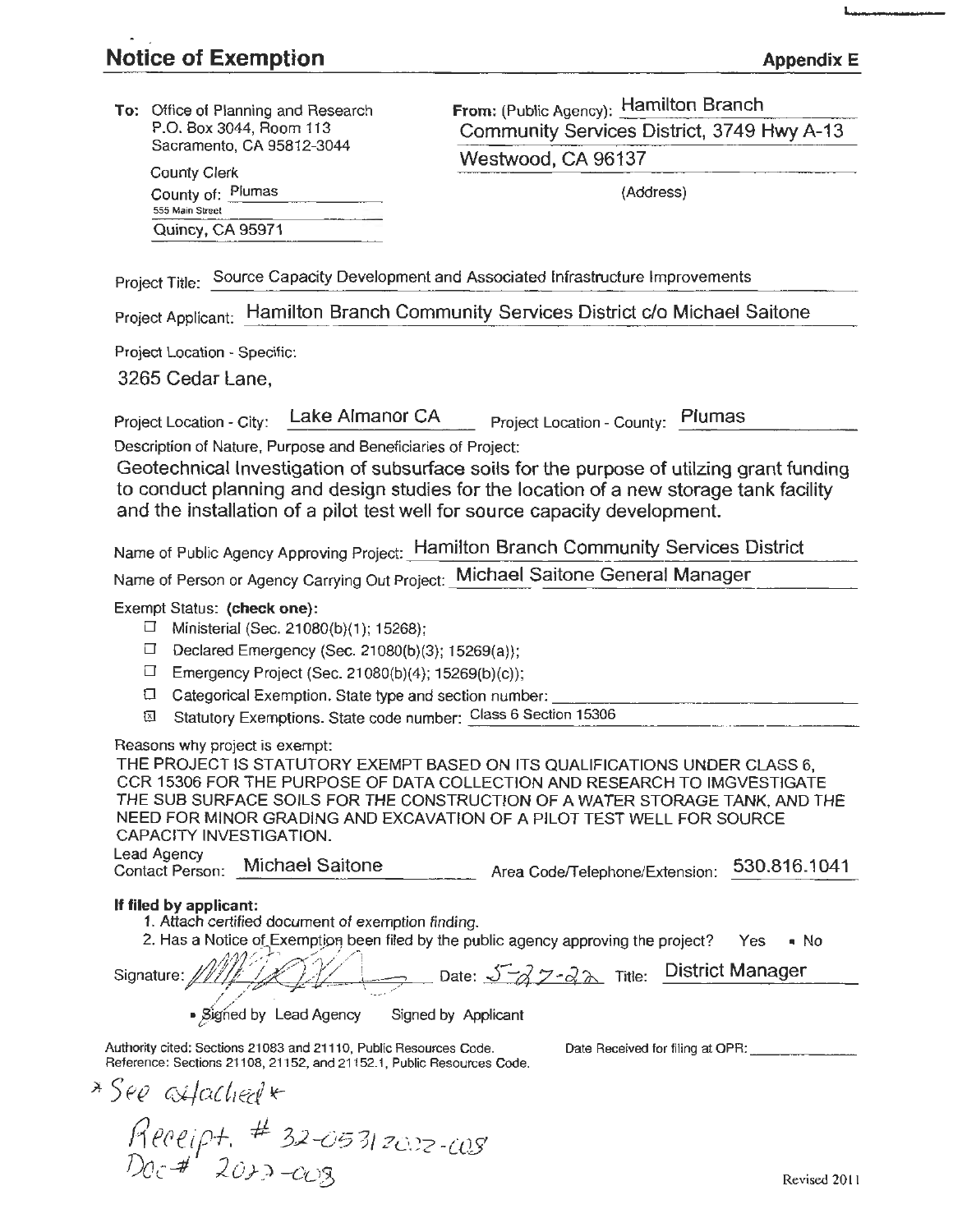NOTICE OF EXEMPTION: LEAD AGENCY: Hamilton Branch CSD

Date Filed: May 31, 2022

. , ..

*(* '

f, ~ ' '.J\_ ~;-*: :.* .' ~ *:* <sup>~</sup> $\cdot$  ,  $\cdot$  ,  $\cdot$  ,  $\cdot$  ,  $\cdot$  ,  $\cdot$ 

. '

 $\mathbb{S}^{+}_{\mathbb{R}^{2}}$  , i.e.,  $\mathbb{S}^{+}_{\mathbb{C}^{2}}$  .  $\mathbb{S}^{+}_{\mathbb{C}^{2}}$ 

Marcy DeMartile, County Clerk/Deputy

**Certificate of Posting** 

I **hereby certify that from 05/31/2022 to 07/10/2022 (35 days),** I **posted a copy of this Notice of Exemption in the Office of the Plumas County Clerk.** 

Marcy DeMartile, County Clerk/Deputy



MAY 3 <sup>1</sup> 2022

**K-RECORDER** DEPUTY

NOTICE OF DETERMINATION, Page 2 of 2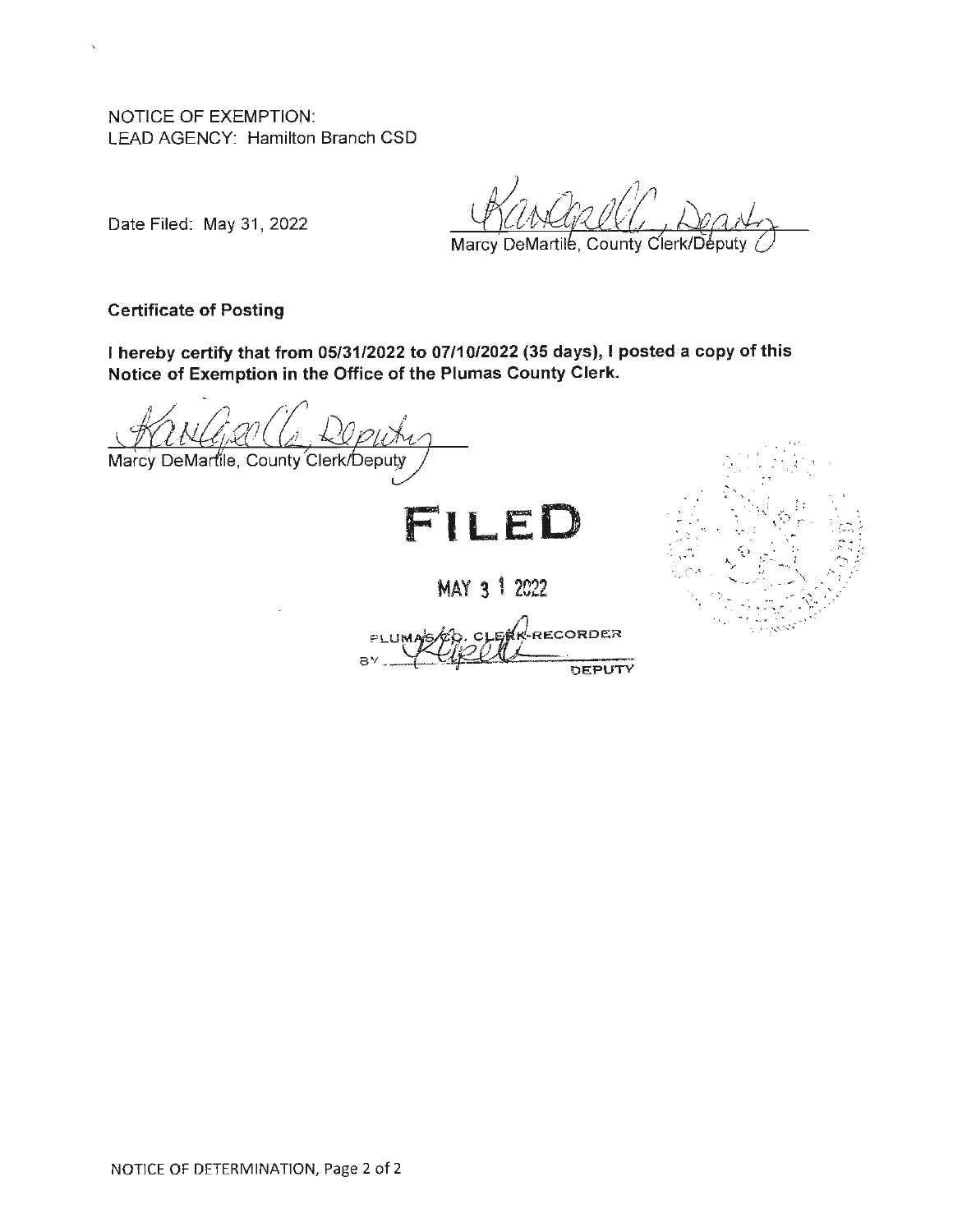## PROPOSAL CONTROL SHEET

Proposal:<br>*[3C&TC/V Fall\_GA\_<u>i/</u>Q)A/*V/

| LEAD AGENCY: 11/2011/2010 BOUNDA COMM 511/21/37                |
|----------------------------------------------------------------|
|                                                                |
| PROJECT TITLE: 3011000 CURDO, PC, L'ISU CHOYMATI FIDPOMATINING |
| PROJECT APPLICANT: 1/1/1/1/2 / 800/17012, PH: 5,50-816-104/    |
| PROJECT APPLICANT ADDRESS: 3749 H.W. 18-18 MARIDUM CH. 95612   |

\*Original P.C.S. will go to the Clerk Recorder with the Notice of Exemption or Notice of Determination